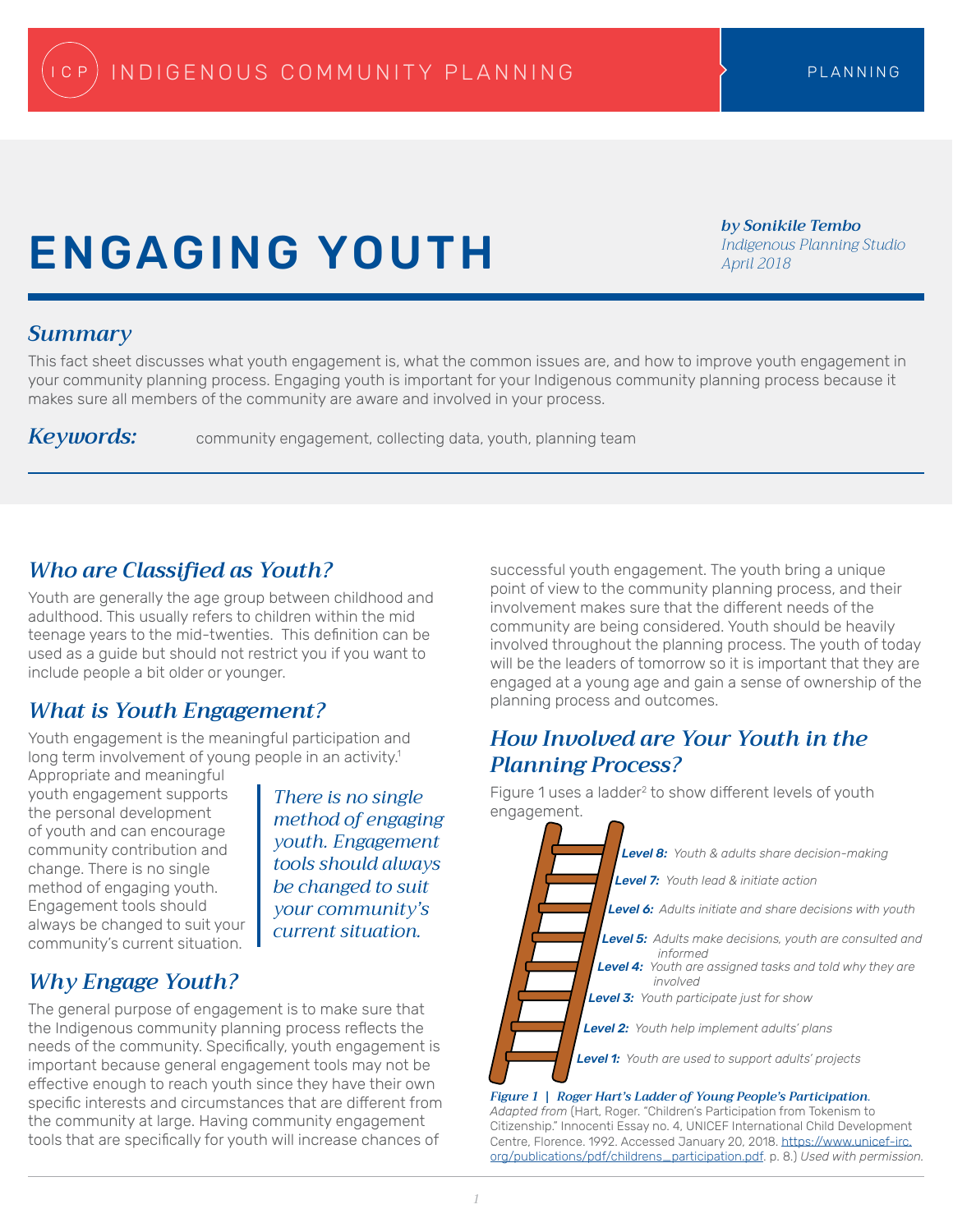Levels 1 to 3 describe when youth are not engaged. Level 4 has minimal engagement and level 8 has full youth engagement. To find where your community is on this ladder, see step 1 in the next section. This will help you figure out how to engage your youth. An example of level 8 is when the youth are aware and involved in the planning process and feel they can come to meetings and participate in making decisions about the community.

# *How Can Youth Get More Involved?*

The following 6 steps will guide you in planning for and carrying out youth engagement.

### Assess Your Level of Engagement *1*

It is important to have an idea of your level of youth engagement before figuring out ways to increase it. You can use the ladder of engagement referred to in the previous section to measure your level of engagement.

There are many other ways to do this assessment, including creative questionnaires, activities, games, community meetings for youth only, home visits and social media.<sup>3</sup> It is important that right from the beginning, the person or group of people involved in this process has some form of relationship with the youth. One way is to meet separately with youth that are in leadership roles, perhaps in their schools, and provide them resources to help conduct the necessary initial assessment. If this is not possible then a community member that has a good relationship with the youth can work with them during this assessment process.

Once your questions are answered and you know which level of the ladder you are, the next step is to create relationships and partnerships with the youth to help get to the next level of the ladder.

### Establish Partnerships Between Youth and Adults *2*

Partnerships are a source of Indigenous cultural teachings, they increase youth engagement as trust is built, and youth are empowered within these partnerships.<sup>4</sup> Adults must be willing to form meaningful connections with youth to establish trust relationships. These connections will

encourage youth not only to get involved but stay involved.<sup>5</sup> Empowerment through partnerships can help create a sense of ownership for the youth and therefore make them more likely to receive responsibilities associated with the community planning

*Adults must be willing to form meaningful connections with youth to establish trust relationships* 

process.<sup>6</sup> If they understand that they have the power to make significant changes in the planning process, they will step up and get involved in the process.

Building trust in partnerships takes time. A communication plan7 can strengthen communication and help build strong partnerships.

# Develop Goals, Objectives and Strategies *3*

Once you know what level of the ladder you are on and begin the work of developing relationships, you will need to come up with some objectives to increase youth engagement (see *Setting Goals and Objectives* fact sheet). Good objectives will usually include what you want to do, how you will do it, how long it will take, who the leader of that role is and what you expect out of it.<sup>8</sup> Without objectives that show the specific ways you will engage youth, it will be difficult to make and track necessary progress. Table 1 shows an example of an objective to improve youth engagement. Your objectives can also include specific outreach and training for the youth. For example, Figure 2 shows tradition learning styles from an Indigenous community in Australia, but you could use your community's own traditions around teaching youth.



#### *Figure 2 | Eight Indigenous Ways of Learning.*

*Adapted from* (New Learning. "Eight Aboriginal Ways of Learning." New Learning - Transformational Designs for Pedagogy and Assessment. . Accessed January 20 2018. [http://newlearningonline.com/literacies/](http://newlearningonline.com/literacies/chapter-1/eight-aboriginal-ways-of-learning) [chapter-1/eight-aboriginal-ways-of-learning.](http://newlearningonline.com/literacies/chapter-1/eight-aboriginal-ways-of-learning)) *Used with permission.*

# *4* Implementation of Engagement

The implementation stage is when the youth are engaged. It is the "Activities" column of Table 1. Common methods of engagement are community meetings, workshops, newsletters, questionnaires, home visits and small group meetings.9 Youth typically respond to creative engagement methods involving social media, engagement with arts, games and activities. For more examples see *Youth Engagement Activity Ideas* on page 4. Having activities that involve them being mobile or vocal will engage them more effectively than having meetings where only one or two people talk. Be open to working with their ideas and interests. This is another opportunity to use your community's culture and traditions in the planning process!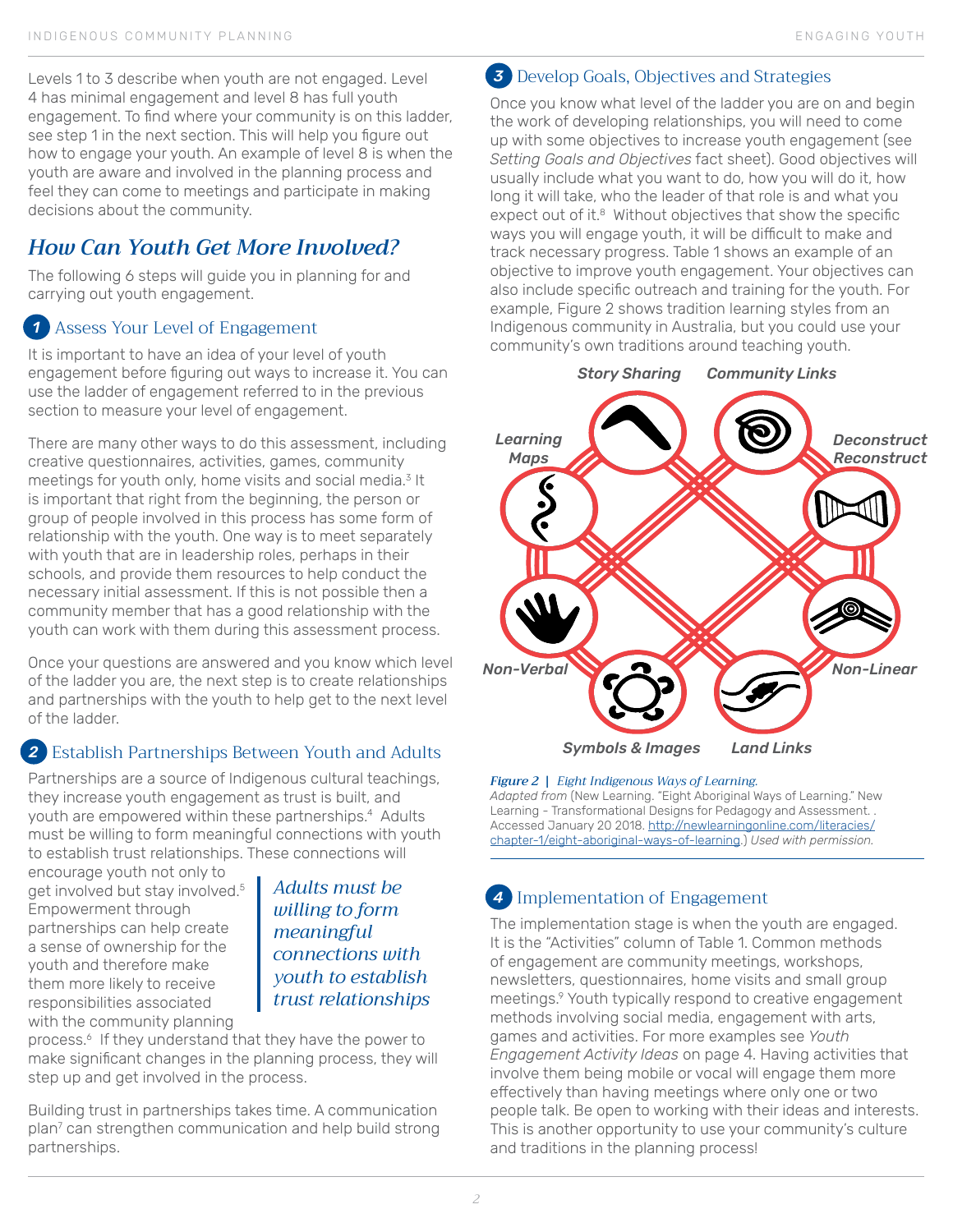#### *Table 1 | Develop Objectives.*

*Adapted from* (Crooks, Claire V. "Action Plan Template - Engaging and Empowering Aboriginal Youth: A Toolkit for Service Providers." Youth Relationships. 2010. Accessed January 20, 2018. [https://youthrelationships.org/uploads/toolkit\\_text\\_-\\_english.pdf](https://youthrelationships.org/uploads/toolkit_text_-_english.pdf). p. 22.) *Used with permission.*

| <b>Objectives</b>                                     | <b>Activities</b>                                                    | <b>Timeline</b>                                   | Lead<br><b>Responsibility</b> | <b>Dates and Outcomes</b>                                          |
|-------------------------------------------------------|----------------------------------------------------------------------|---------------------------------------------------|-------------------------------|--------------------------------------------------------------------|
| Increase youth engagement<br>with cultural traditions | Invite Elder to offer traditional<br>teaching specifically for youth | Invite youth by April and<br>have session in June | Program coordinator           | Elder to attend program and teach<br>youth once by the end of June |
| [Objective 2, etc.]                                   |                                                                      |                                                   |                               |                                                                    |

### 5 Evaluation

Evaluation of the engagement methods and tools used is a good way to begin the planning process for the next youth engagement event. It is important to ask open questions (see Table 2), recognize any mistakes made, and learn from them. Consider drafting a questionnaire with questions that ask whether your objectives were achieved, if there were any concerns, and how concerns can be addressed to improve the engagement event. Consider the attendance of your event and the level of engagement and compare that with your method of engagement and whether a different method could encourage more participation. It is important to report the outcomes of the engagement to the youth.<sup>10</sup> Evaluation can be done by interviews, telephone, face to face, questionnaires or small group sessions to discuss "what we learned". See Further Reading for evaluation tools.

#### *Table 2 | Evaluating your youth engagement.*

*Adapted from* (Crooks, Claire V. "Types of Questions to Consider - Engaging and Empowering Aboriginal Youth: A Toolkit for Service Providers." Youth Relationships. 2010. Accessed January 20, 2018. [https://youthrelationships.](https://youthrelationships.org/uploads/toolkit_text_-_english.pdf) [org/uploads/toolkit\\_text\\_-\\_english.pdf](https://youthrelationships.org/uploads/toolkit_text_-_english.pdf). p. 122.) *Used with permission.*

| <b>Closed Questions</b>          | <b>Open Questions</b>                                    |  |  |
|----------------------------------|----------------------------------------------------------|--|--|
| result in yes or no answers      | result in detailed answers                               |  |  |
| Did you find the program useful? | In what ways has the program<br>helped vou?              |  |  |
| Has the program had an influence | What was the best part of the                            |  |  |
| on your life?                    | program?                                                 |  |  |
| Was the influence good?          | What has changed in your life<br>because of the program? |  |  |

### Celebrate! *6*

Why should we celebrate all success, small or big? We celebrate because it provides us with encouragement and motivates us to continue with the work. As well, it increases the confidence of the youth to move on to bigger tasks and helps everyone focus on the results. The most common way to do this is a community feast. Alternatively, a smaller feast can be held as well with the youth only to celebrate their achievements, if they were involved in a specific project as part of the Indigenous community planning process.

# *What are Some Common Issues?*

There can be many barriers and challenges to effectively engaging youth. These often prevent youth from being

participants and leaders in the community engagement process. Some of these are listed below.

#### Other interests and demands

The youth may not be able to participate because of other commitments like school, recreational activities or employment. Consider these factors when planning for engagement to increase participation.

#### No trust

Youth will not participate in planning processes if they do not have trusting relationships with the adults conducting the processes. If the youth feel they are generally not prioritized as fellow decision makers, they will not participate. Unless they are safe and respected they may not care about the process because they feel their opinion doesn't matter.

#### **Transportation**

If they are not able to get to the meetings or activities, they will likely not make the effort to engage in the process. Making engagement events close to home, perhaps in a community center or school, will increase participation.

#### Role of adults

The role of adults in youth engagement must be restricted to guidance, setting up, advocating and mentorship.<sup>11</sup> The youth should have a sense of ownership of the planning process and outcomes.

### *Youth Engagement Activity Ideas*

**Drawing on maps:** Youth can draw on maps of the community and talk about what they like and what they don't like. Drawing is a creative way to understand peoples desires.<sup>12</sup>

**Dotmocracy:** Show the youth ideas or designs and get them to vote on their favourite with sticky dots. This is a good option for groups that may not want to talk a lot.<sup>13</sup>

**Birthday ice-breaker:** Arrange people in groups according to their birthdays. Once these groups are formed, talk with them about what they like and not like about their community.

*Storytelling:* Have informal storytelling sessions where youth talk about what they like and remember about their community. You can use these to inform the planning process.

*Social media:* Use Facebook, Snapchat, or Instagram to create contests, games and treasure hunts with themes from the planning process to encourage youth to participate.<sup>14</sup>